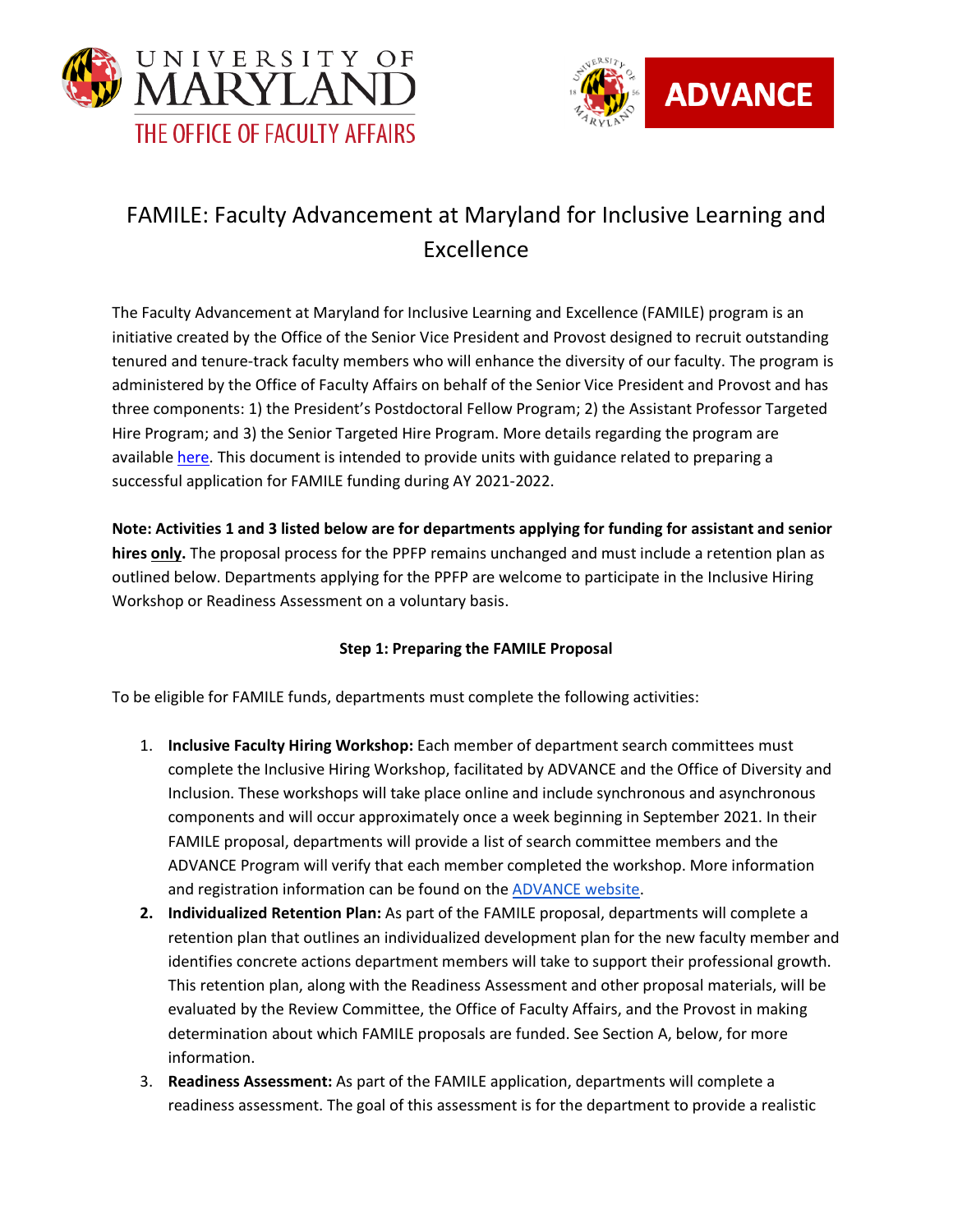



appraisal of the department's diversity, equity, and inclusion strengths and achievements as well as areas for growth and future plans for equity-minded change. This assessment, along with the Individualized Retention Plan and other proposal materials, will be evaluated by the Review Committee, the Office of Faculty Affairs, and the Provost in making determinations about which FAMILE proposals are funded. See Section B, below, for more information.

These activities are designed to be formative: departments will receive feedback on their readiness assessment and individualized retention plans from reviewers. These activities may also be adaptable, as needed, in future years as we continue to learn about best practices in assessing readiness.

## **Step 2: Submit the FAMILE Application**

- 1. There are two windows for targeted/diversity hire proposals: April 15 or November 1. Units should submit proposals via the Office of Faculty Affairs (OFA) online submissio[n portal](http://faculty.umd.edu/apa) by these dates for best consideration. Proposals will all be reviewed at the same time per proposal window. The Office of Faculty Affairs will conduct an initial review of submitted proposals for proposal completeness. A Review Committee will review all the proposals at the same time and make recommendations for proposal funding to the Provost, who will make the final selection of funding decisions. Fall funding (November 1) is based on availability of funds after the Spring (April 15) review of funding commitments.
	- a. Tenure-Track Assistant Professor Diversity Hire proposals must include
		- i. The candidate's CV;
		- ii. A letter of support from the unit head;
		- iii. A vote of the unit faculty indicating support for the hire;
		- iv. A letter of support from the dean (for departmentalized colleges), including prioritization when applicable;
		- v. A ranking of faculty if multiple simultaneous requests are being made;
		- vi. At least three reference letters collected as part of the search process.
		- vii. A list of department search committee members (if applicable)
		- viii. A completed Department Readiness Assessment
		- ix. An Individualized Retention Plan
	- b. Tenured Senior Targeted (Associate and Full Professor) Hire proposals must include:
		- i. The candidate's CV;
		- ii. A letter of support from the unit head;
		- iii. A vote of the unit faculty indicating support for the hire;
		- iv. A letter of support from the Dean (for departmentalized colleges) including prioritization of submitted proposals i. when applicable;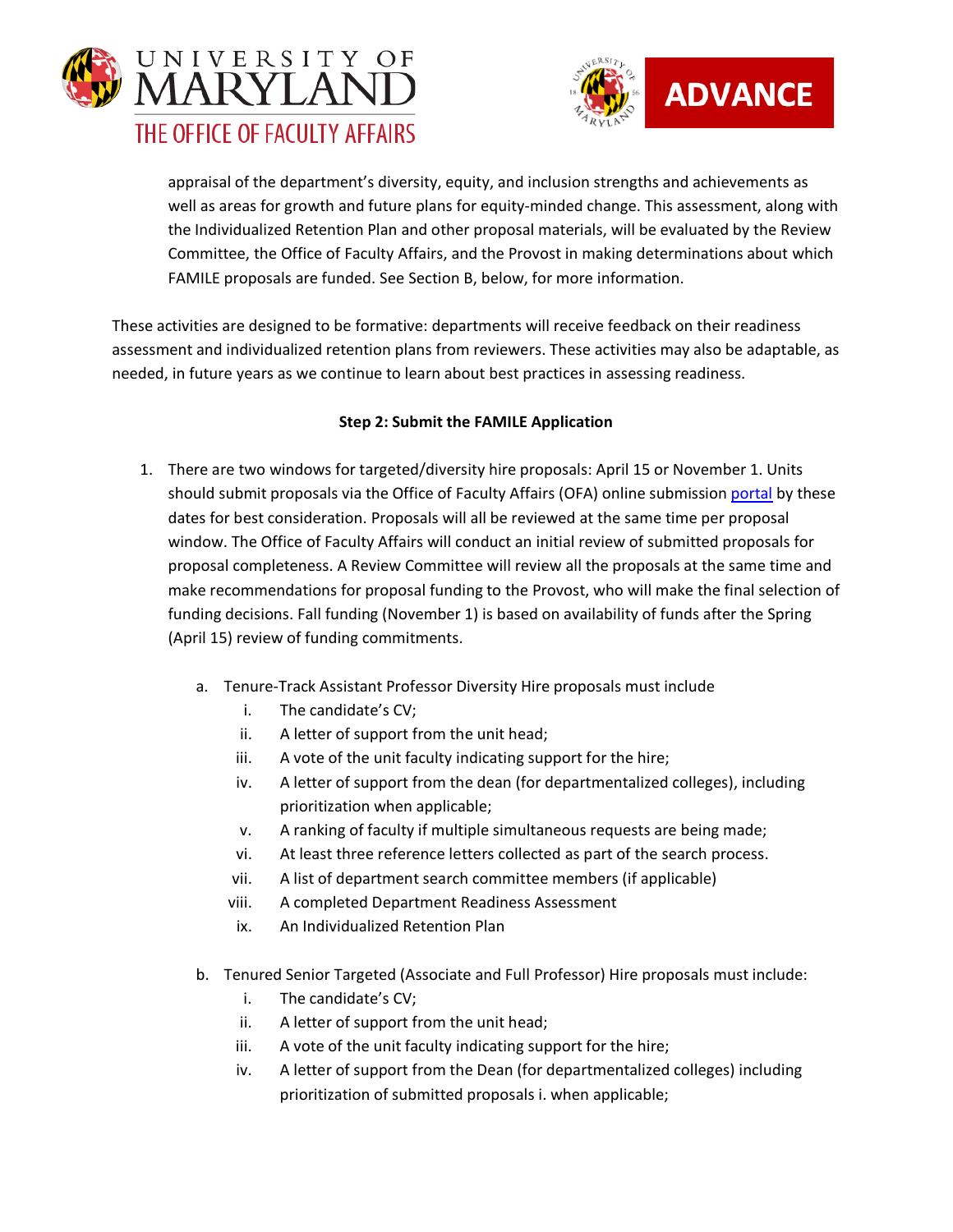



- v. A ranking of faculty if multiple simultaneous requests are being made;
- vi. The impact of the scholarship of the candidate; and
- vii. A description of how the candidate would contribute to building an inclusive department, college, and university culture and environment, including description of past efforts at prior institutions. This should be included in the Unit Head's letter of support. It would also be helpful for the Dean's letter to address the candidate's contribution to the College.
- viii. A list of department search committee members (if applicable)
- ix. A completed Department Readiness Assessment
- x. An Individualized Retention Plan

Note: Fund transfer to units to support senior hires are contingent upon a successful APT review process.

## **Step 3: Notification of Proposal Funding**

- 1. The Office of Faculty Affairs will communicate to units any questions that the Review Committee, Provost, or others engaged in the review process may have regarding the submission.
- 2. The Office of Faculty Affairs will communicate the Provost's decisions regarding proposal funding, typically within 21 days or less of the review deadline.
- 3. The Provost will repurpose committed funds for supported hires should authorized hires be unsuccessful.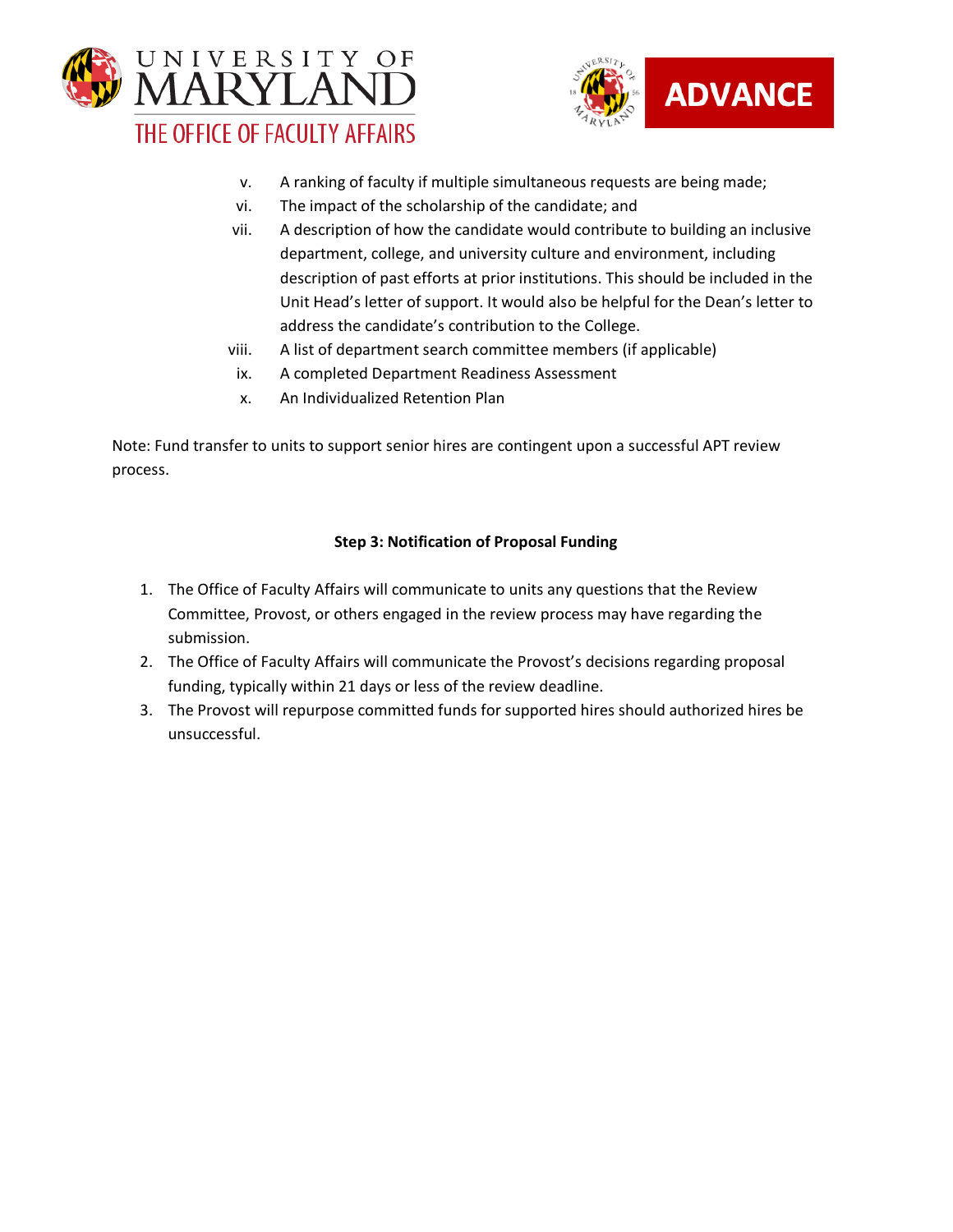



# Frequently Asked Questions

- 1. Could a department put forward an FAMILE application wherein the proposed candidate is a current UMD professional-track faculty member who is interested and qualified for a tenuretrack position?
	- a. Yes.
- 2. My department identified a specific senior target of opportunity hire that we would like to recruit. We will apply for a search waiver and therefore will not convene a search committee. Does the department need to participate in the inclusive hiring workshop to be eligible for FAMILE funds?
	- a. Not at this time.
- 3. Do all members of the search committee need to attend the Inclusive Hiring Workshop at the same time?
	- a. Not at this time. Each member of the search committee can sign up to attend the workshop that works with their schedule, but all members of the search committee must attend for the department to put forward a FAMILE proposal.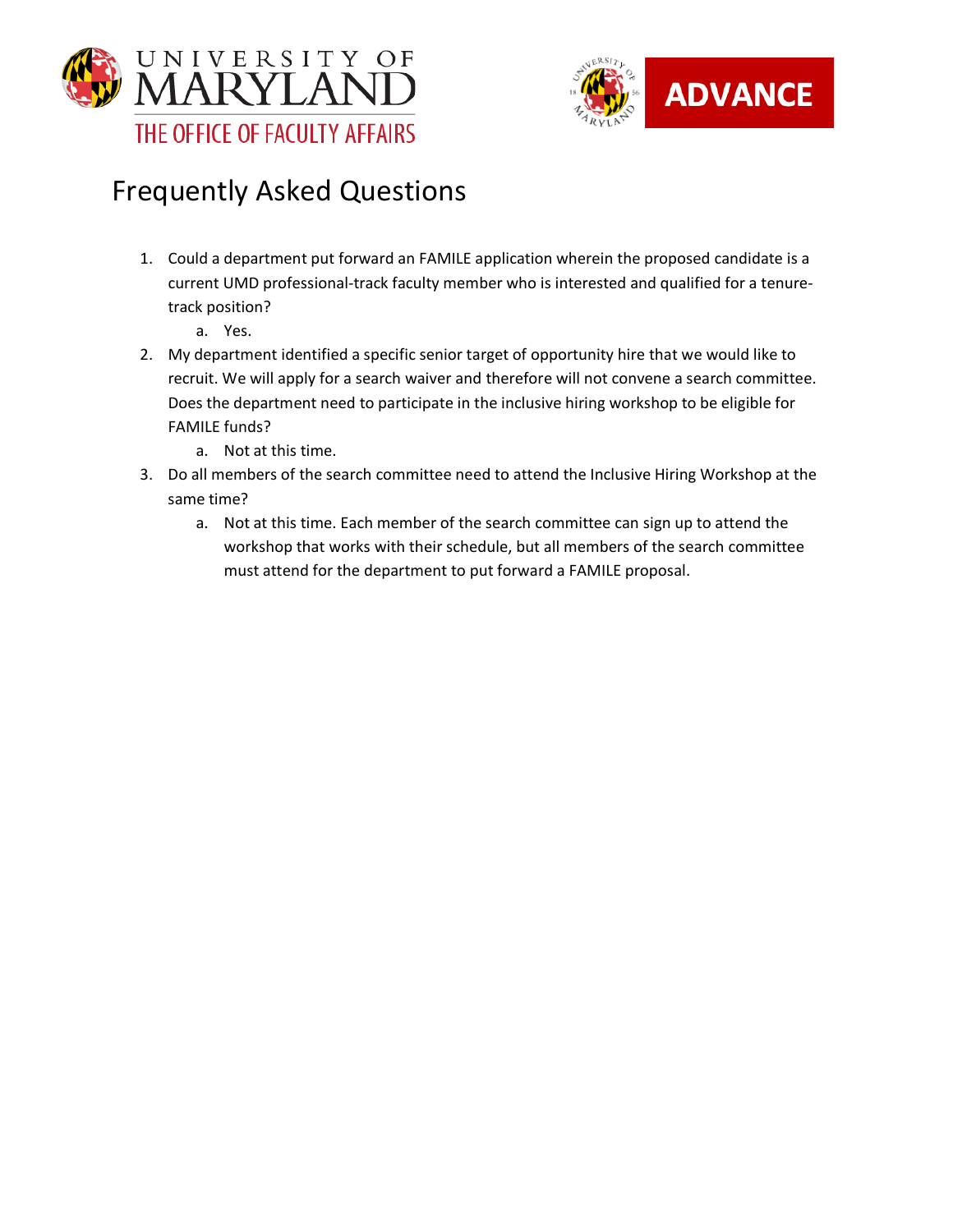



# <span id="page-4-0"></span>A. Individualized Retention Plan

Faculty retention requires individual professional development *and* a commitment from the department and the institution to fostering faculty success.<sup>[1](#page-4-1)</sup> Each unit that seeks to participate in any of the three faculty diversity programs of the FAMILE Initiative must describe how they intend to create a welcoming and embracing climate that ensures that each successful recruit will be incorporated into a collegial academic environment that will enable the individual to advance in their career aspirations and achieve a sense of agency in the unit, college, and University.

Elements of an Individualized Faculty Retention Plan should include, but are not limited to, the following:

**1. Individualized Development Plan that focuses on aspects essential for faculty success, including:**

a. Identification of process for onboarding and acclimating the new faculty member to the department.

b. Identification of multiple mentors and evidence of each mentor's past success in mentoring early-career faculty and/or faculty from underrepresented groups.

c. Identification of resources, including lab and/or office space, research funds, professional development funds, GA/RA support, and/or course releases.

d. Specific opportunities for the new faculty member to achieve success in tenure and promotion, and enhanced stature in their field(s). Examples may include invitations to research groups and other subgroups, collaborative grant or scholarship opportunities, and arranging internal and external research presentations.

e. Support for teaching and professional development (e.g., TLTC Programs).

f. Exposure to networking opportunities and/or leadership opportunities (as relevant to career stage) within the unit and on campus (e.g., ADVANCE Peer Networks, OFA Programs, Division of Research).

## **2. Departmental Commitment to New Faculty Success**

a. Identification of concrete plans/strategies by which department's faculty will engage with the faculty member, build relationships, seek to understand their research, and in general foster a collegial and welcoming work environment.

b. Elucidation of a process by which new faculty members will receive constructive feedback from their mentors and department chair about their progress towards conversion to the tenure-track (for PPFPs) or towards tenure and promotion (for assistant and associate professors).

<span id="page-4-1"></span><sup>1</sup> Griffin, K., Bennett, J., & York, T. (2020). *Leveraging promising practices: Improving the recruitment, hiring, and retention of diverse & inclusive faculty.* ASPIRE ICHANGE Alliance. https://osf.io/dq4rw/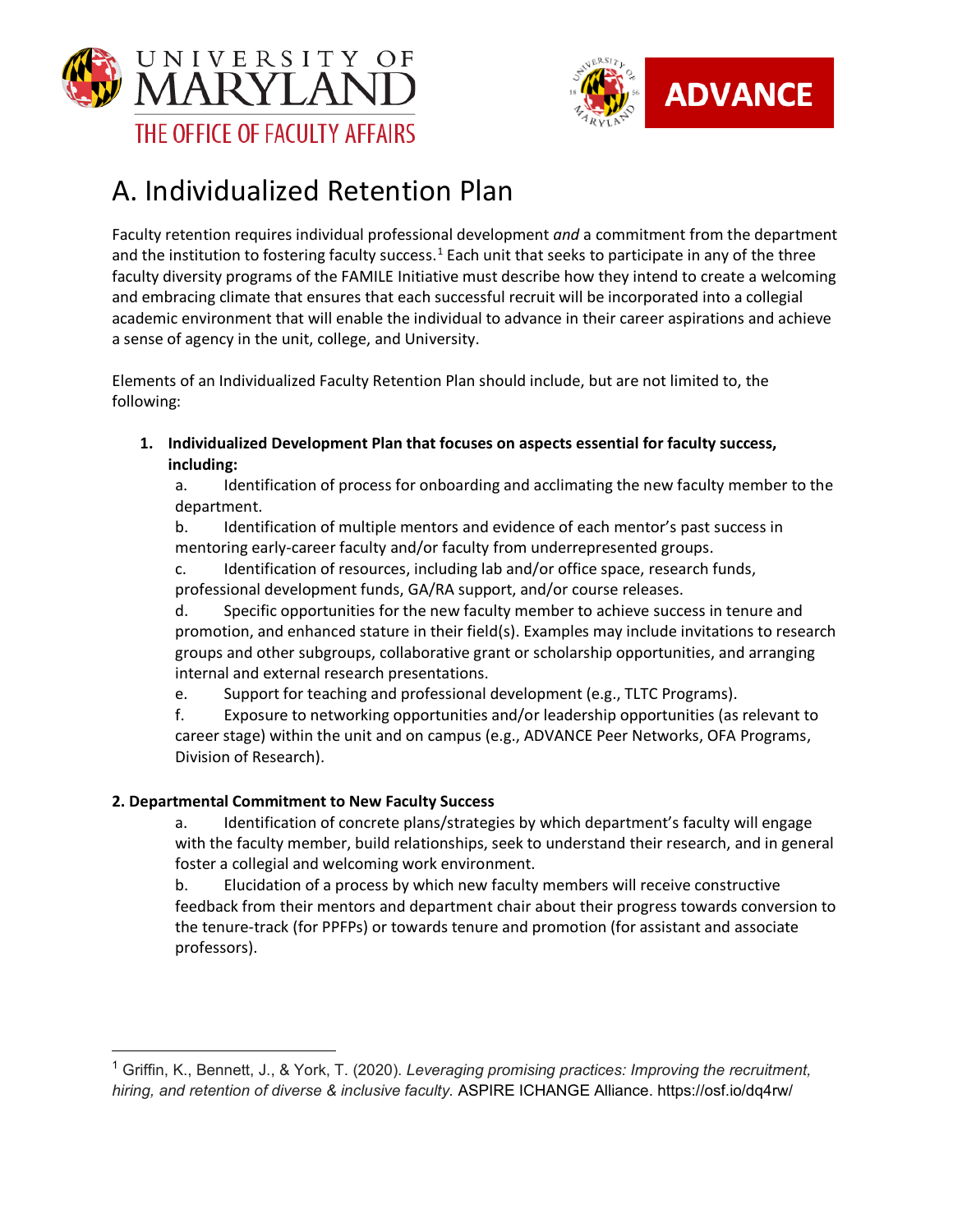



## **Scoring Rubric for Retention Plan**

| <b>Criteria</b>                      | <b>Score</b> | <b>Written Comments to Justify Score</b> |
|--------------------------------------|--------------|------------------------------------------|
| Clearly defined process for          | /3           |                                          |
| onboarding and orientating the       |              |                                          |
| faculty member to the department     |              |                                          |
| Identification of multiple mentors   | /5           |                                          |
| with proven experience in the        |              |                                          |
| mentoring of early-career or faculty |              |                                          |
| from underrepresented groups.        |              |                                          |
| Provision of adequate departmental   | /4           |                                          |
| resources to foster faculty success  |              |                                          |
| Concrete plans for individual        | /5           |                                          |
| development in the areas of          |              |                                          |
| teaching and scholarship             |              |                                          |
| Identification of campus networking  | /3           |                                          |
| and leadership opportunities as      |              |                                          |
| relevant to career stage             |              |                                          |
| Concrete, realistic plans to engage  | /5           |                                          |
| the department faculty in the new    |              |                                          |
| faculty member's professional        |              |                                          |
| growth and provide constructive      |              |                                          |
| feedback to the faculty member*      |              |                                          |
|                                      |              |                                          |
| Total                                | /25          |                                          |

\*For PPFPs, this criterion will be given further weight as related to plans for conversion to the tenuretrack.

What are the strengths of this retention plan?

In what ways could this plan be improved?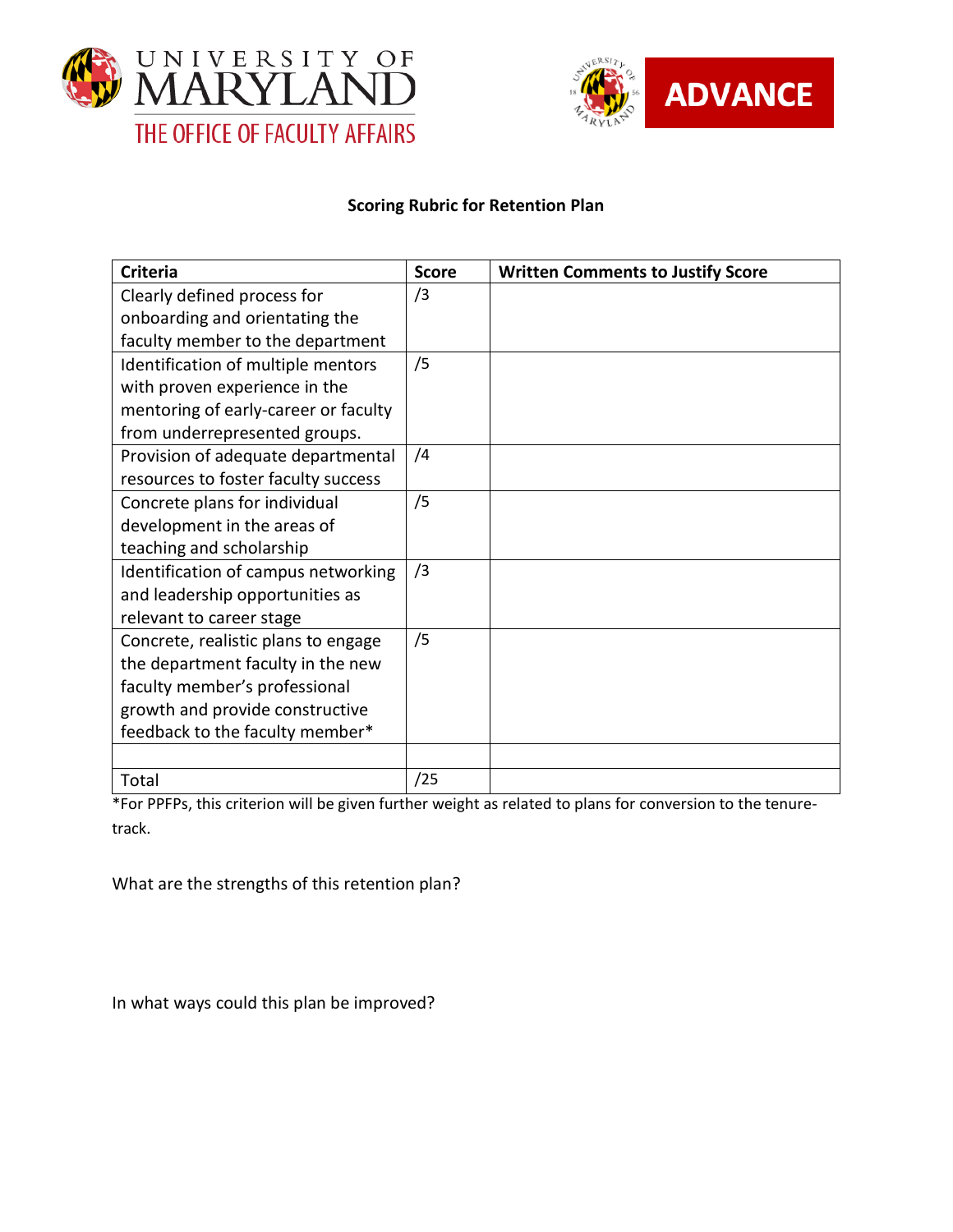



## <span id="page-6-0"></span>B. Department Readiness Assessment

Departmental climate, culture, colleagues, policies, and resources are critical for ensuring the success and professional growth of faculty members.<sup>[2](#page-6-1)</sup> Thus, evaluating the extent to which departments have in place the conditions shown to foster the success of a diverse faculty is an important focus of the FAMILE Program. This department readiness assessment is designed to provide the Review Committee and Provost with quantitative and qualitative indicators about how the department has engaged with faculty diversity, equity, and inclusion (DEI) issues in the past and how they plan to address DEI goals not yet realized in an ongoing way. The goal of this assessment is for the department to show its faculty DEI strengths and past achievements; identify and take ownership in areas where more attention is needed; and identify plans for equity-minded change in the future.

This assessment, along with the Individualized Retention Plan and other proposal materials, will be evaluated by a Review Committee and the Provost in making the final decision. Assessments will be made with the historical and contemporary diversity context(s) of the department's discipline or field in mind (i.e., taking into account that demographics vary across fields/disciplines). All departments will receive feedback on their assessment regardless of their proposal's success.

**Completing the assessment:** Departments can complete this assessment by completed the Readiness Assessment Data Tool and responding in narrative form to the questions below. The Readiness Assessment Data Tool is an Excel document wherein departments will input extant data from IRPA and national datasets to create 4 figures about the demographic composition of the department. The Excel document and instructions for inputting data into it [are located on Box here.](https://umd.box.com/s/yjur94ccd5i8z7bzpybt3xpk4fpc3kcq) For support with the Assessment Data tool, please contact [dkculpep@umd.edu.](mailto:dkculpep@umd.edu)

**Acknowledgements:** This readiness assessment was informed by prior work on equity-minded organizational policies and practices by Maryland's AGEP Promise Academy Alliance; UMBC Postdoctoral Fellows for Faculty Diversity; University of Virginia CHARGE; O'Meara et al., 2021; Witham et al., 2015, and the APLU IChange Initiative.

<span id="page-6-1"></span><sup>&</sup>lt;sup>2</sup> Campbell, C. M., & O'Meara, K. (2014). Faculty agency: Departmental contexts that matter in faculty careers. *Research in Higher Education*, *55*(1), 49-74.

Fleming, S. S., Goldman, A. W., Correli, S. J., & Taylor, C. J. (2016). Settling in: The role of individual and departmental tactics in the development of new faculty networks. *The Journal of Higher Education*, *87*(4), 544-572.

Mamiseishvili, K., & Lee, D. (2018). International faculty perceptions of departmental climate and workplace satisfaction. *Innovative Higher Education*, *43*(5), 323-338.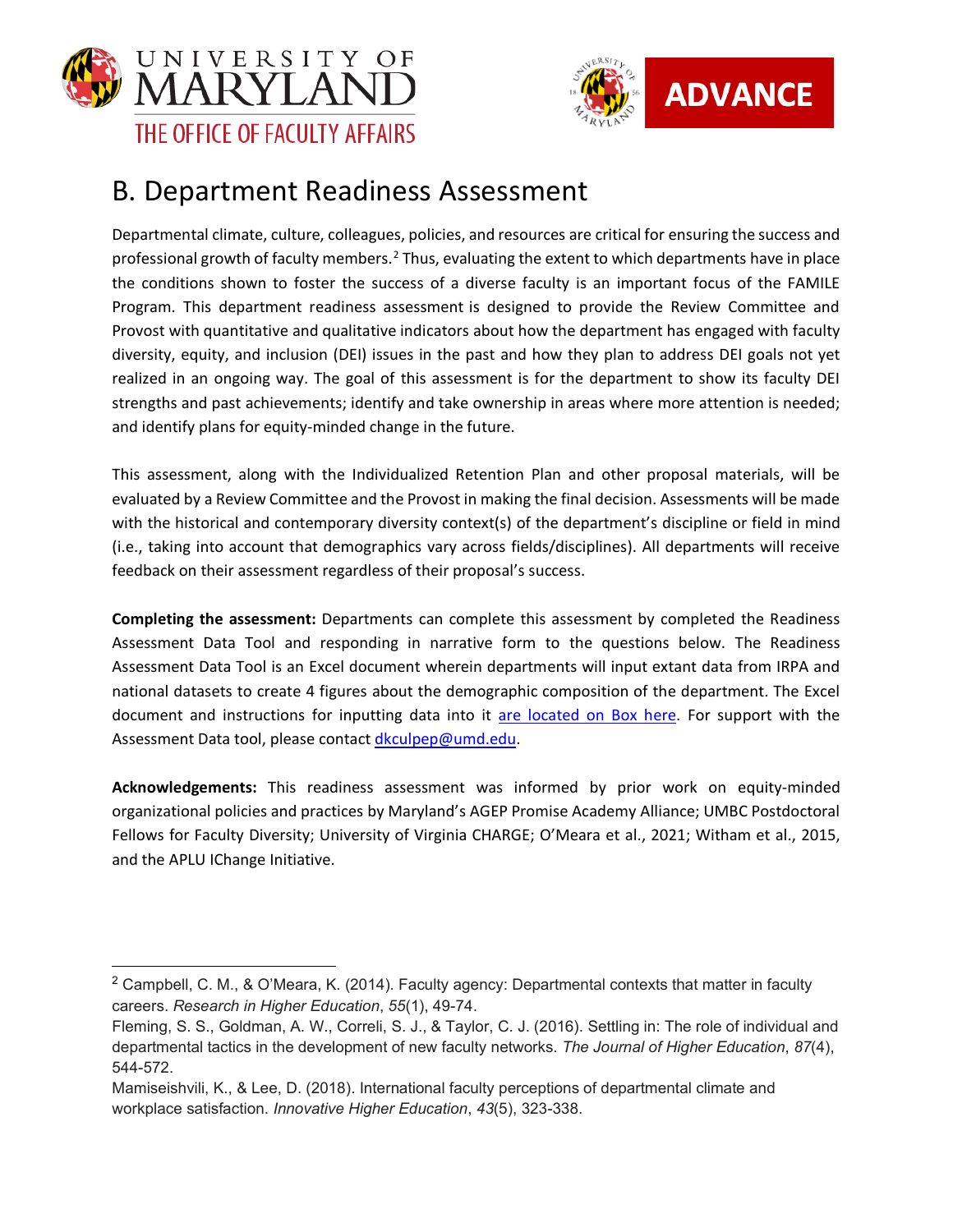



#### **PART 1. Department Information**

- A. Insert Current Department Snapshot and Time Series as Appendix A at the end of the report. The instructions, templates, and some data files needed to created these figures is available via [Box here.](https://umd.app.box.com/s/yjur94ccd5i8z7bzpybt3xpk4fpc3kcq)
- B. Please provide a summary of the race and gender of faculty who have gone up for tenure and promotion in the last 10 years and indicate the result of each case.
- C. Please summarize the department's current approach to inclusive faculty recruitment; onboarding; mentoring; professional development and growth; advancement; and retention. This can include activities such as policy/practice revisions; inclusion of diversity, equity, and inclusion (DEI) experience as criteria for faculty hiring, promotion and tenure, and/or workload; DEI strategic planning; climate assessments; trainings/workshops; pursuit of extramural funding. These activities must specifically focus on faculty (i.e., not student-focused recruitment efforts).

### **PART 2. Identification of Issues Based on Department Information**

- **A.** What patterns or trends related to faculty gender and racial diversity stand out related to the data and information discussed above? *(e.g., Where are there gaps between the diversity of undergraduate, graduate, and faculty within the department as indicated by figures in the Appendix? What is the gender/racial diversity of the department vis-à-vis the diversity of the field/discipline as indicated in the PhD Pipeline in the Appendix? Has the department focused more efforts on faculty recruitment compared to retention?)*
- **B.** What departmental context(s) are important for understanding these data? *(e.g., what factors explain positive/negative/stagnant growth?)*

## **PART 3. Identification of Priorities and Planned Activities**

- **A.** Based on the above data, on what areas does the department need to focus to enhance inclusivity in the faculty work environment (e.g., increasing recruitment; mentoring; workload).
- **B.** What specific activities will the department pursue to enhance inclusivity in the areas described above (e.g., workshops/trainings; policy revisions; climate assessments)? In what time period will the above activities be completed?

#### **PART 4. APPENDIX**

**Insert Figures 1-4 from the Readiness Assessment Tool in Excel Here.**